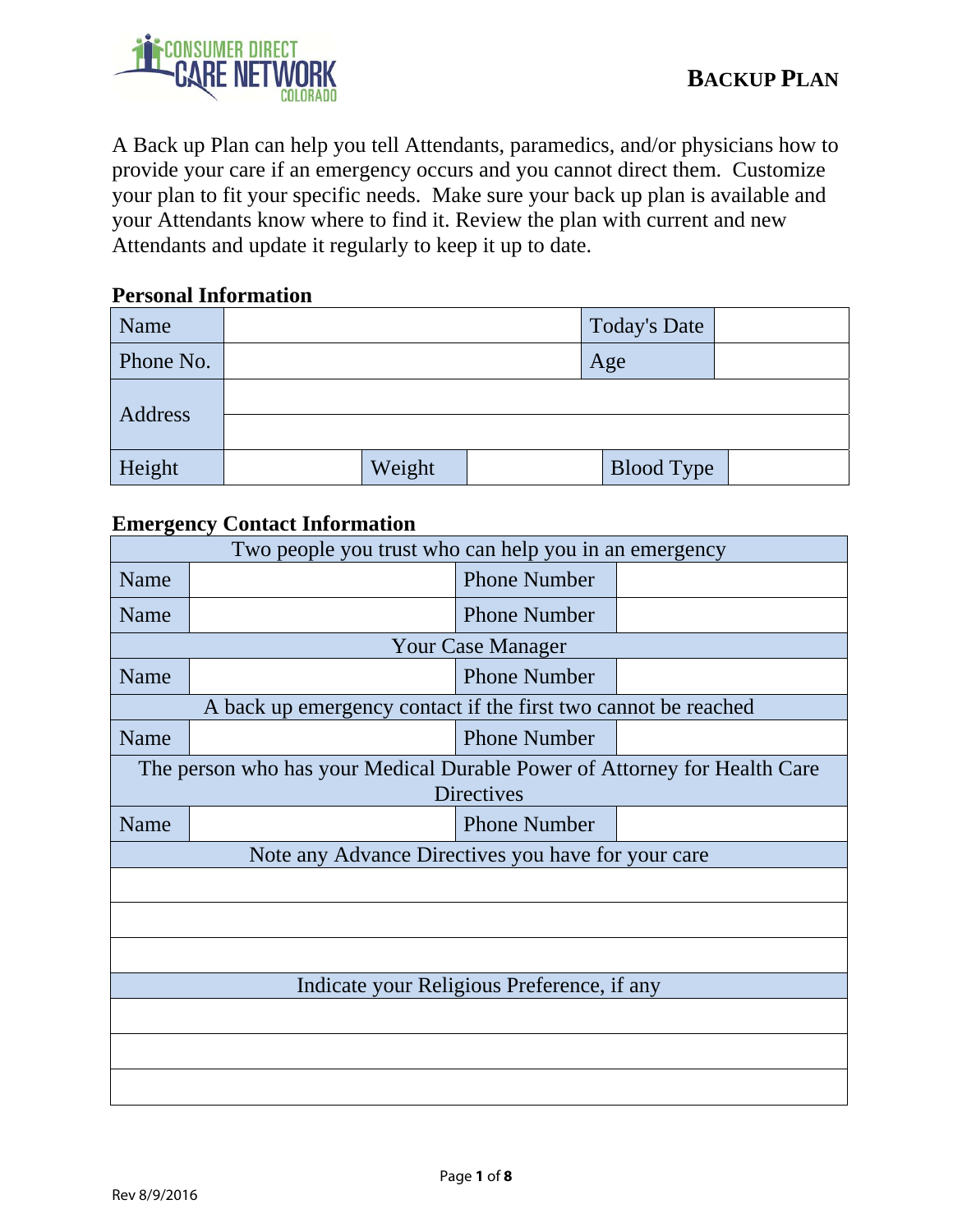

# **Equipment Needs**

|                                                                                              | List the types of adaptive equipment you rely on for basic functioning in any                                         |  |  |  |  |
|----------------------------------------------------------------------------------------------|-----------------------------------------------------------------------------------------------------------------------|--|--|--|--|
| setting including wheelchair, scooter, braces, communication device, service<br>animal, etc. |                                                                                                                       |  |  |  |  |
|                                                                                              |                                                                                                                       |  |  |  |  |
|                                                                                              |                                                                                                                       |  |  |  |  |
|                                                                                              |                                                                                                                       |  |  |  |  |
|                                                                                              |                                                                                                                       |  |  |  |  |
|                                                                                              |                                                                                                                       |  |  |  |  |
|                                                                                              |                                                                                                                       |  |  |  |  |
|                                                                                              | List instructions on the care, maintenance and proper handling of adaptive                                            |  |  |  |  |
| equipment.                                                                                   |                                                                                                                       |  |  |  |  |
|                                                                                              |                                                                                                                       |  |  |  |  |
|                                                                                              |                                                                                                                       |  |  |  |  |
|                                                                                              |                                                                                                                       |  |  |  |  |
|                                                                                              |                                                                                                                       |  |  |  |  |
|                                                                                              |                                                                                                                       |  |  |  |  |
|                                                                                              | List location of supplies and spare parts for your equipment and any instructions<br>on how to get replacement parts. |  |  |  |  |
|                                                                                              |                                                                                                                       |  |  |  |  |
|                                                                                              |                                                                                                                       |  |  |  |  |
|                                                                                              |                                                                                                                       |  |  |  |  |
|                                                                                              |                                                                                                                       |  |  |  |  |
|                                                                                              |                                                                                                                       |  |  |  |  |
|                                                                                              | List phone number of people who can make repairs to your equipment.<br>Phone                                          |  |  |  |  |
| Name                                                                                         | Number                                                                                                                |  |  |  |  |
| Notes:                                                                                       |                                                                                                                       |  |  |  |  |
| Name                                                                                         | Phone<br>Number                                                                                                       |  |  |  |  |
| Notes:                                                                                       |                                                                                                                       |  |  |  |  |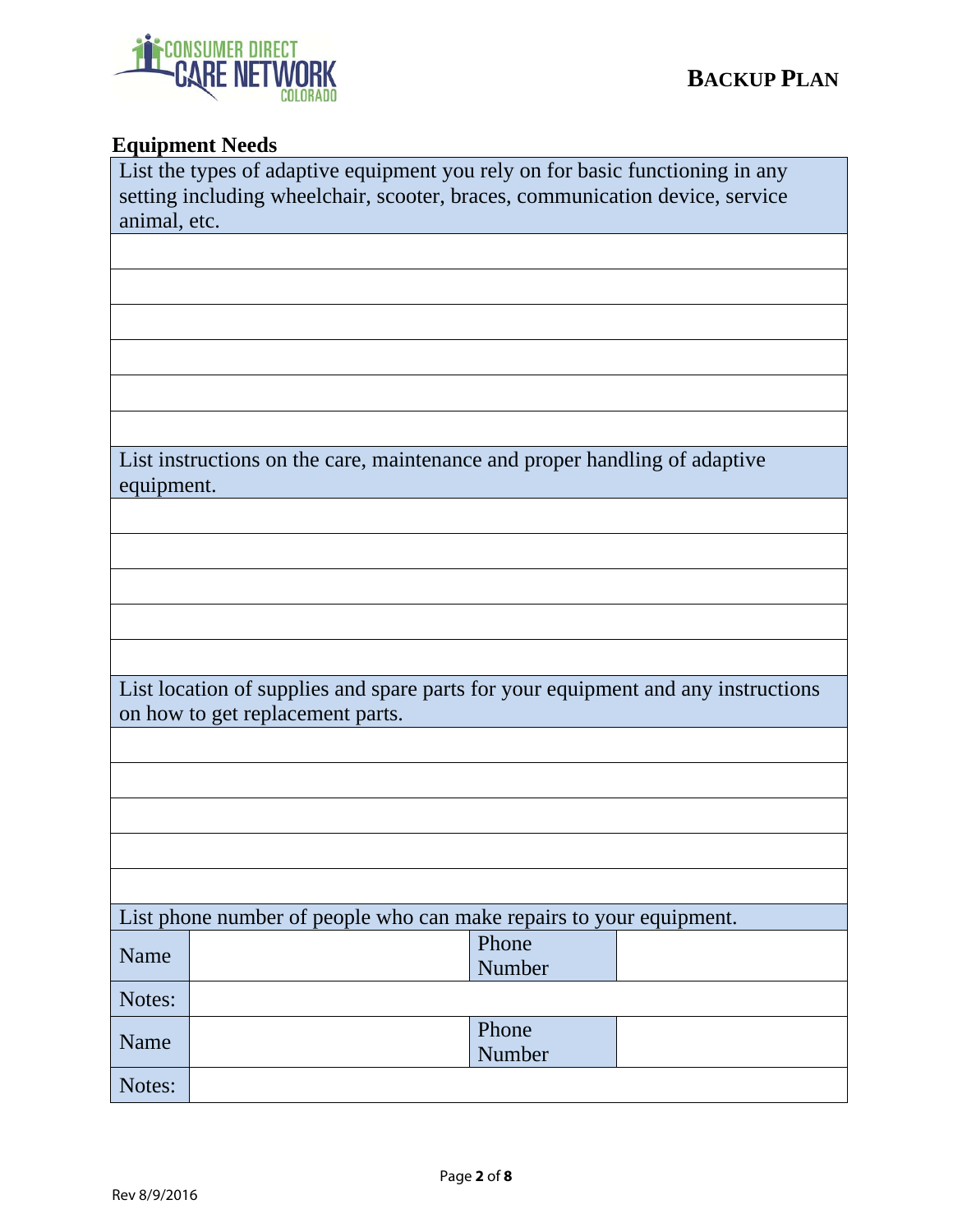# **ONSUMER DIRECT**

# **Communication Needs**

| List specific communication needs. For example, sign-language interpreting |
|----------------------------------------------------------------------------|
| (what Mode), communication technologies or preference, etc.                |

List specific instructions for communication such as interpreters' phone numbers, etc.

### **Insurance Information**

| List the name of your insurance companies and all insurance identification |          |                     |  |  |  |
|----------------------------------------------------------------------------|----------|---------------------|--|--|--|
|                                                                            | numbers. |                     |  |  |  |
| Insurance Co.                                                              |          | <b>Phone Number</b> |  |  |  |
| <b>Policy Number</b>                                                       |          | Name on Policy      |  |  |  |
| Notes:                                                                     |          |                     |  |  |  |
| Insurance Co.                                                              |          | <b>Phone Number</b> |  |  |  |
| <b>Policy Number</b>                                                       |          | Name on Policy      |  |  |  |
| Notes:                                                                     |          |                     |  |  |  |

# **Primary Physician Information**

| List the information of your primary care physician. |  |                   |  |  |
|------------------------------------------------------|--|-------------------|--|--|
| Name                                                 |  |                   |  |  |
| <b>Phone Number</b>                                  |  | <b>Fax Number</b> |  |  |
| Address                                              |  |                   |  |  |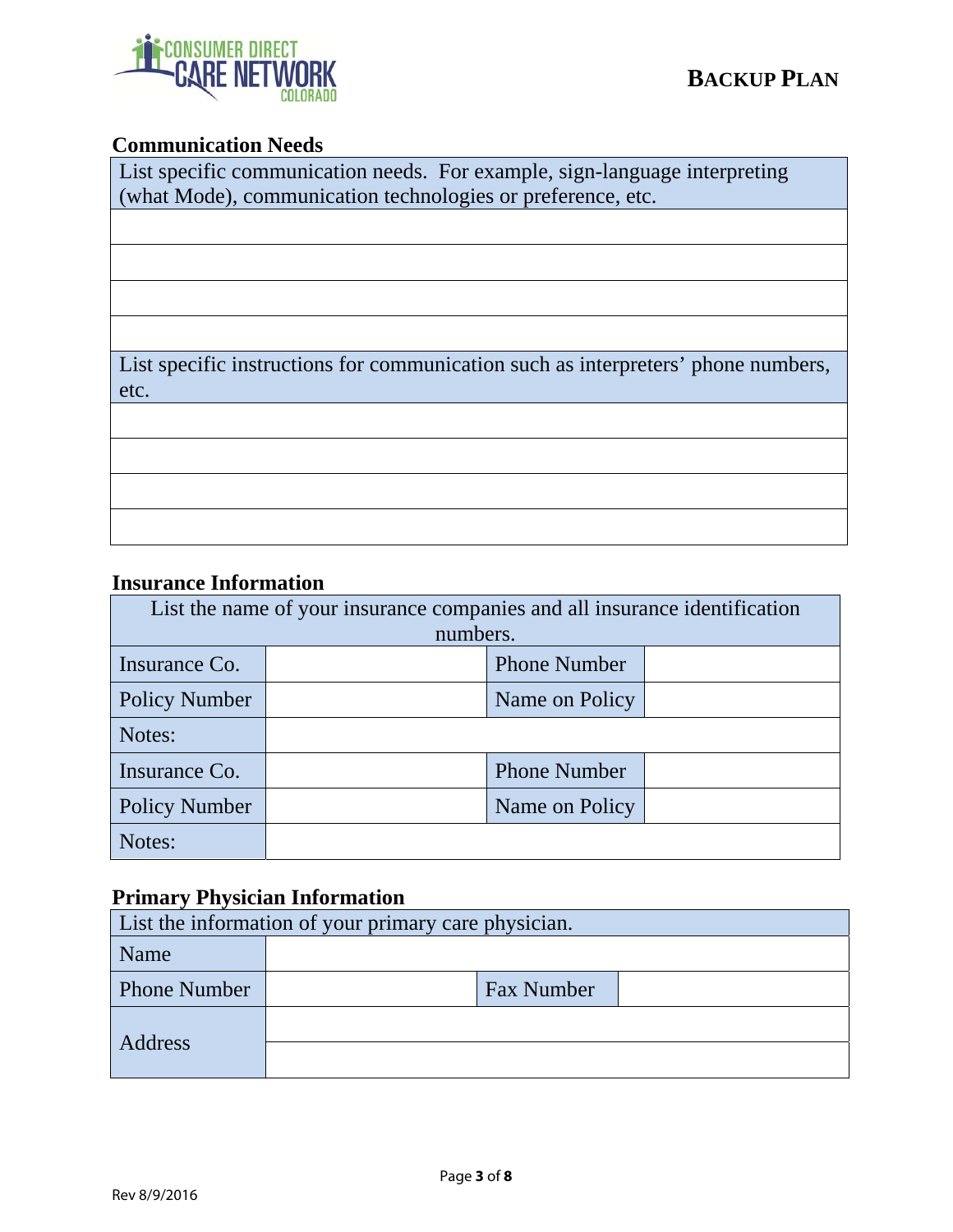

# **Preferred Hospital Information**

| List the information of the hospital you would prefer to be taken to in case of |  |  |  |
|---------------------------------------------------------------------------------|--|--|--|
| emergency.                                                                      |  |  |  |
| Name                                                                            |  |  |  |
| <b>Phone Number</b>                                                             |  |  |  |
| Address                                                                         |  |  |  |

# **Pharmacy Information**

| List the information of the pharmacy where you prefer your prescriptions filled. |  |                   |  |  |
|----------------------------------------------------------------------------------|--|-------------------|--|--|
| Name                                                                             |  |                   |  |  |
| <b>Phone Number</b>                                                              |  | <b>Fax Number</b> |  |  |
|                                                                                  |  |                   |  |  |
| Address                                                                          |  |                   |  |  |

# **Medications & Medication Schedule**

List the medications you take.

| Medication<br>Name | $\overline{\phantom{a}}$<br>Dosage | Freq. | Side<br>Effects | Contraindications | Other<br>Information |
|--------------------|------------------------------------|-------|-----------------|-------------------|----------------------|
|                    |                                    |       |                 |                   |                      |
|                    |                                    |       |                 |                   |                      |
|                    |                                    |       |                 |                   |                      |
|                    |                                    |       |                 |                   |                      |
|                    |                                    |       |                 |                   |                      |
|                    |                                    |       |                 |                   |                      |
|                    |                                    |       |                 |                   |                      |
|                    |                                    |       |                 |                   |                      |
|                    |                                    |       |                 |                   |                      |
|                    |                                    |       |                 |                   |                      |
|                    |                                    |       |                 |                   |                      |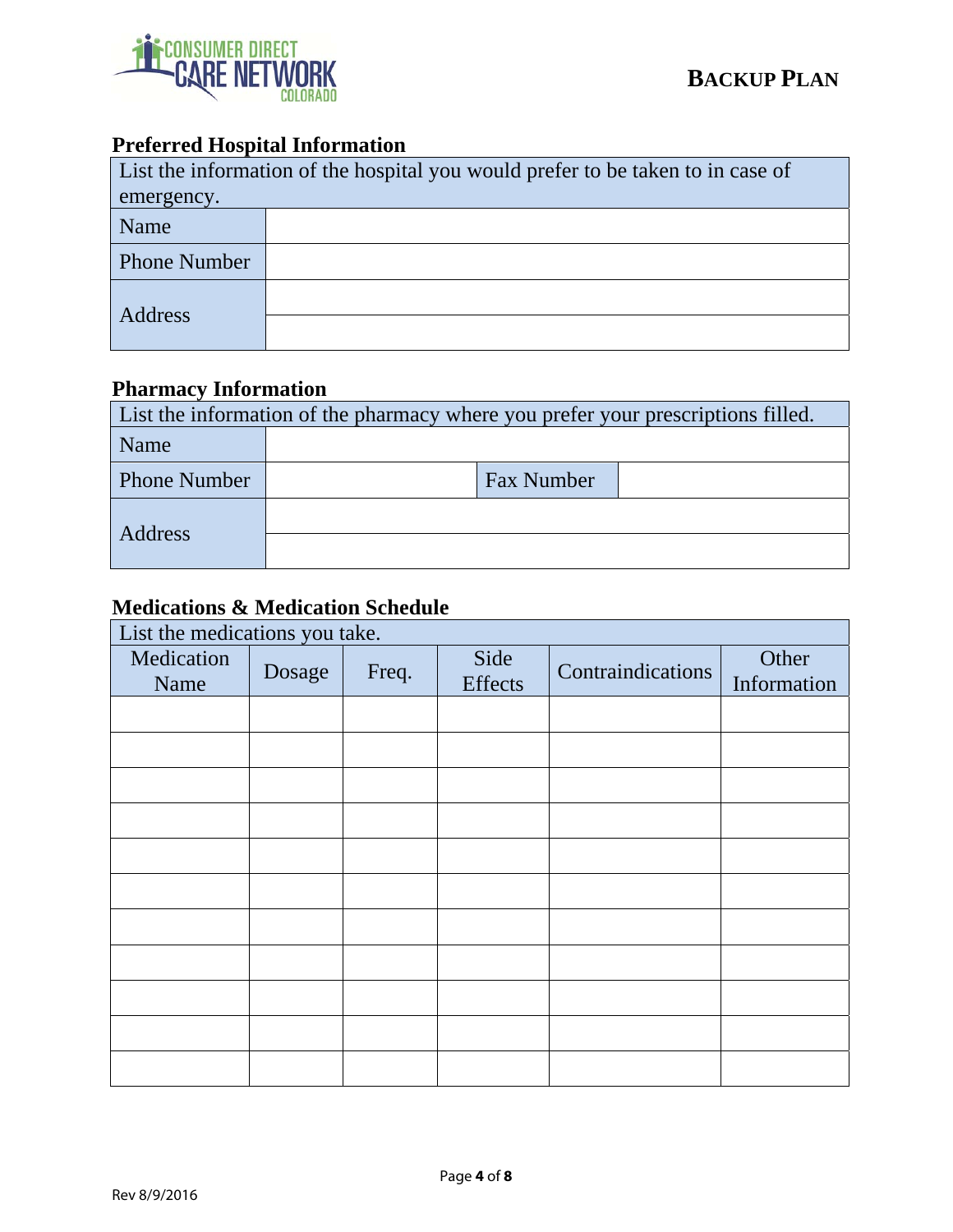

#### **Specific Diagnoses**

List physical and mental conditions.

#### **Warning Signs**

List warning signs of possible emergency situations. Describe symptoms of the kind of episodic complications and problems which you may experience such as hyperreflexia, hypoxia, insulin shock, hypoglycemia, hyperglycemia, respiratory problems, depression, manic episodes, seizures, etc.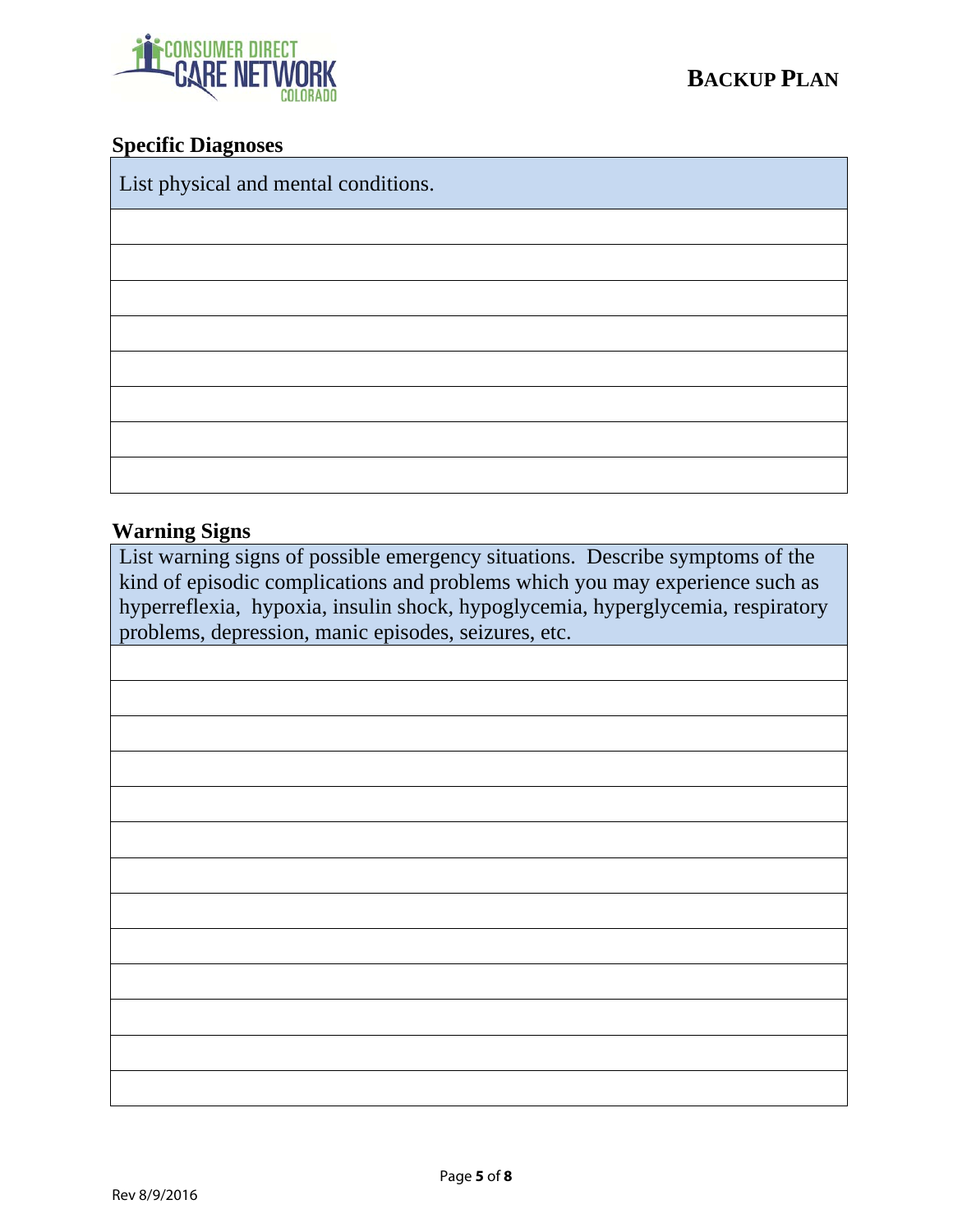

# **Allergies**

List reactions caused by medications, foods, or environmental factors.

#### **Emergency Care Plan**

Provide clear and complete instructions for care during emergencies (attach separate sheets if needed).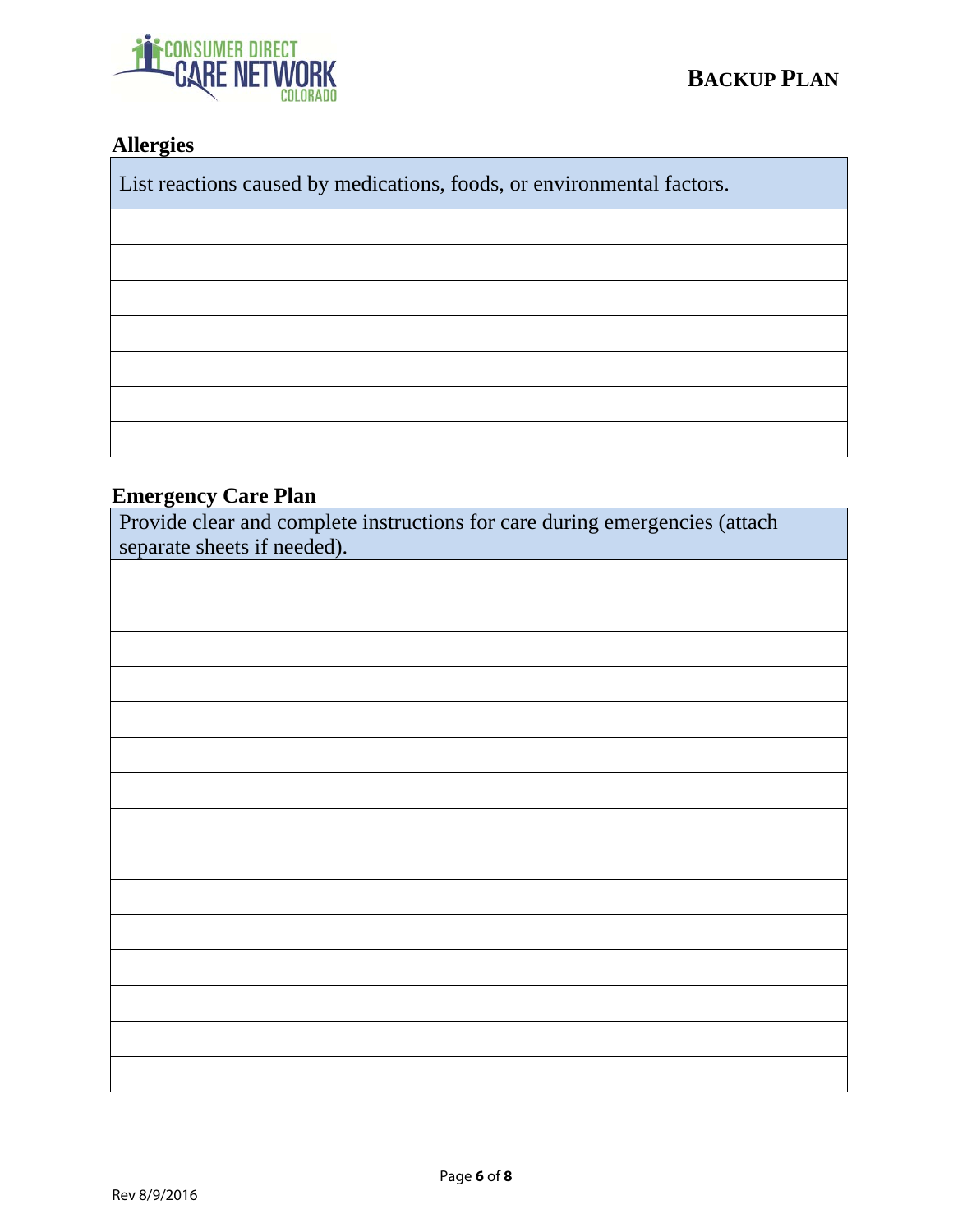

# **Decision Tree What to do when you need an Attendant – FAST!**